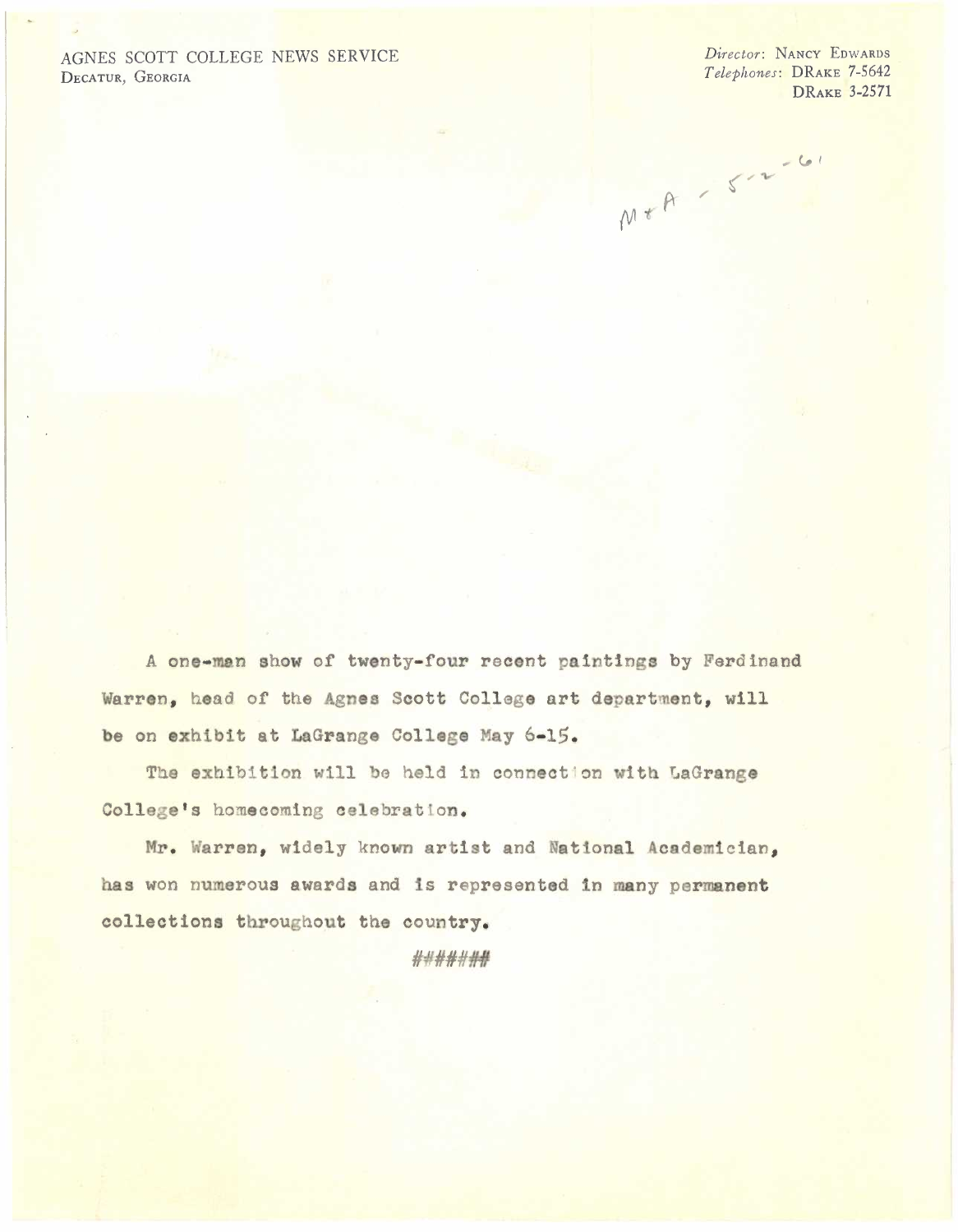## SPARKS

AGNES SCOTT COLLEGE NEWS SERVICE DECATUR, GEORGIA

*Director:* NANCY EDWARDS *Telephones:* DRAKE 7-5642 DRAKE 3-2571

Oglethogen At. 22

Agnes Scott College has announced 11 faculty and administrative appointments for the  $1961-62$  academic session.

Lee B. Copple will join the faculty as associate professor of psychology. Dr. Copple graduated from the University of North Carolina, and holds M.A. and Ph.D. degrees in English from the University of Micnigan, and the Ph.D. degree in psychology from Vanderbilt University. He has taught at Davidson College and at Vanderbilt, a nd was dean of men at Hanover College in Indiana.

Frances Harrold, who received the B.A. degree from Radcliffe College, the M.A. from the University of Wisconsin, and the Ph.D. from Bryn Mawr College, will come to Agnes Scott as assistant professor of history. Dr. Harrold has taught at Vassar College and at the University of Tennessee.

Eleanor N. Hutchens will be associate professor of English. Dr. Hutchens is an Agnes Scott graduate, and holds the M.A. and Ph.D. degrees from· the Uni *ve:cs* ity of Pennsylvania. She is former director of alumnae affairs and publicity at Agnes Scott, and currently serves as national president of the College alumnae association. She is teaching now at the University (Center of Alabama) in Huntsville.

 $\sqrt{\frac{1}{1-\epsilon}}$ Visiting instructor in education will be Edithgene Sparks,<br>who received the B.S. from Oglethorpe University, and the M.Ld. Visiting instructor in education will be Edithgene<br>who received the B.S. from Oglethorpe University, and the M.L degree from Emory University.

-MORE-